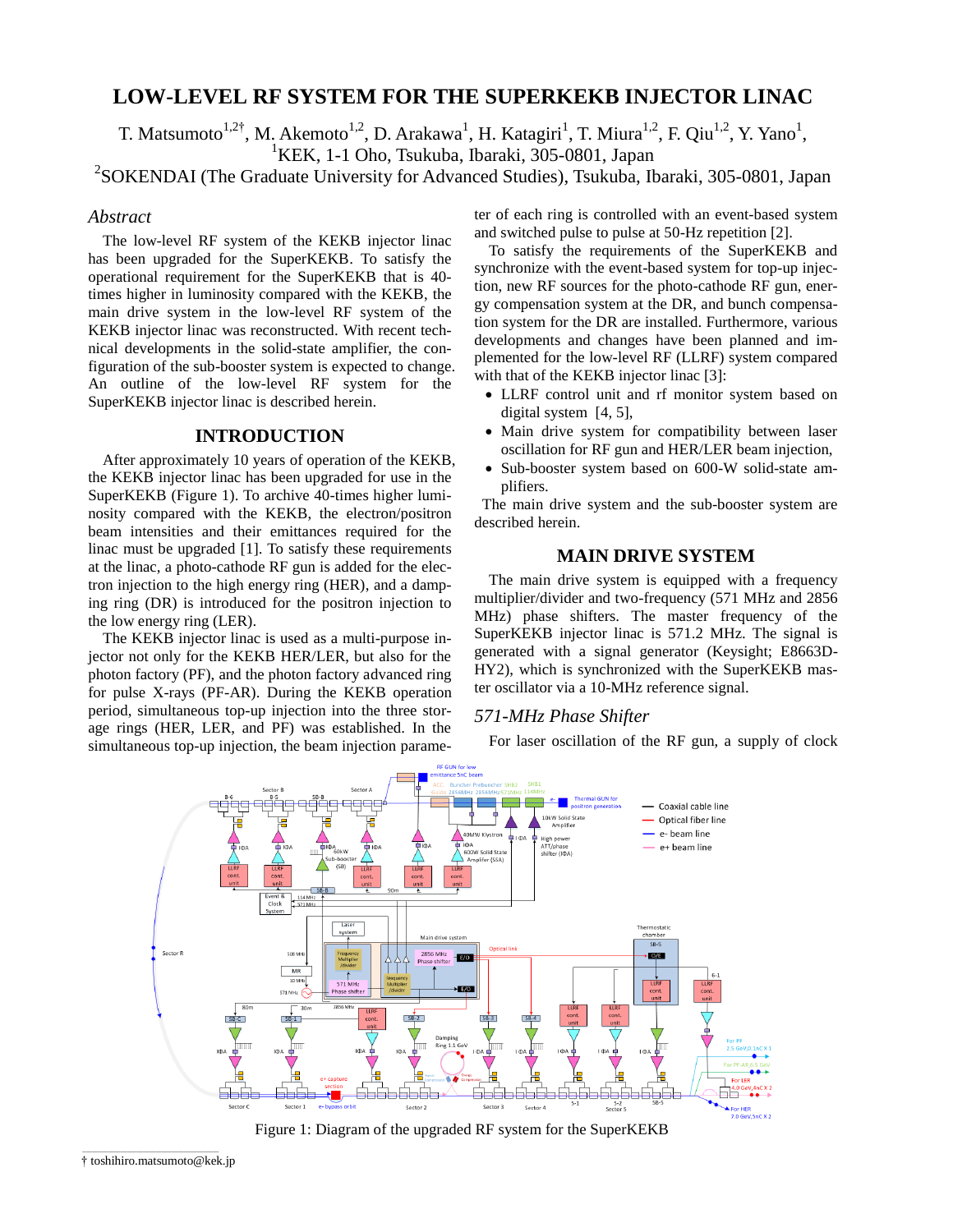signals of 10.38 MHz, 114 MHz, and 2856 MHz are required from the main drive system. In the KEKB injector linac, the switching of the HER/LER beam mode and the injection phase adjusting was controlled with the phase shifter located in the KEKB ring, as shown in Figure 2(a). However, we found that the laser oscillation could not be maintained by the signal phase modulation caused by the fast (~50 Hz) beam mode switching.



Figure 2: Configuration of the main drive system for the (a) KEKB injector linac, (b) SuperKEKB injector linac

To establish the compatibility between the laser oscillation and the fast beam mode switching, the 571-MHz phase shifter was developed and the main drive system was reconfigured, as shown in Figure 2(b). The 571-MHz phase shifter consists of two I/Q modulators located in series and an event-receiver (EVR), and its phase modulation is controlled with the event-based system. The first I/Q modulator adjusts the HER injection phase with the phase modulation speed  $(-1 \text{ degree/ms})$  that the laser oscillation is maintained. The second I/Q modulator is used for the injection phase switching between the HER and LER and for adjusting the LER injection phase.



Figure 3: Phase noise distribution of the signal from the first I/Q modulator (blue), the second I/Q modulator (red), and signal generator (green)

The phase noise of output signals from the first and second I/Q modulators are measured. The result show no additive phase noise compared with the phase noise of the signal generator.

## *2856-MHz Phase Shifter*

The positron beam emitted from the DR is accelerated with RF sources located from sector 3 to sector 5, as shown in Fig.1. However, the operating frequency of the DR and the HER/LER (508.9 MHz) is not an integer relation with the operating frequency of the linac (571.2 MHz). Owing to this relation, the positron injection to the LER is limited by a certain condition. To perform the positron injection to the LER effectively, the 2856-MHz phase shifter was installed. This phase shifter was developed based on the LLRF control unit [4] and changes the phase during the positron injection mode. The output signal is converted into an optical signal with an E/O convertor and transmitted to sectors 3, 4, and 5. The demonstration will be performed in the near future.

#### *Frequency Multiplier/Divider*

The frequency multiplier/divider generates a 2856- MHz signal for the linac fundamental frequency, 571.2 MHz for SHB2, 114.24 MHz for SHB1, and clock signal for the event-based control system, 10.385 MHz for the beam trigger signal, and 508.8 MHz for the monitor signal to the SuperKEKB ring.

The frequency multiplier/divider was manufactured to have a low noise performance to minimize any RF phase jitter. The block diagram of the frequency multiplier/divider is shown in Figure 4 and the measured phase noise of each frequency is listed in Table 1.



Figure 4: Block diagram of the frequency multiplier/divider

Table 1: Phase noise and jitter integrated from 10 Hz to 1 MHz of the outputs of the frequency multiplier/divider

| <b>Signal</b> | Phase noise (jitter) |
|---------------|----------------------|
| 114.24 MHz    | 3.2 mdeg. (78 fs)    |
| 571.2 MHz     | 10.4 mdeg. (51 fs)   |
| 2856 MHz      | 54.7 mdeg. (53 fs)   |
| 508.8 MHz     | 10.4 mdeg. (57 fs)   |

The components of the main drive system are installed into a thermostatic chamber and placed under a temperature control of  $28 \pm 0.03$  °C. The thermostatic chamber is